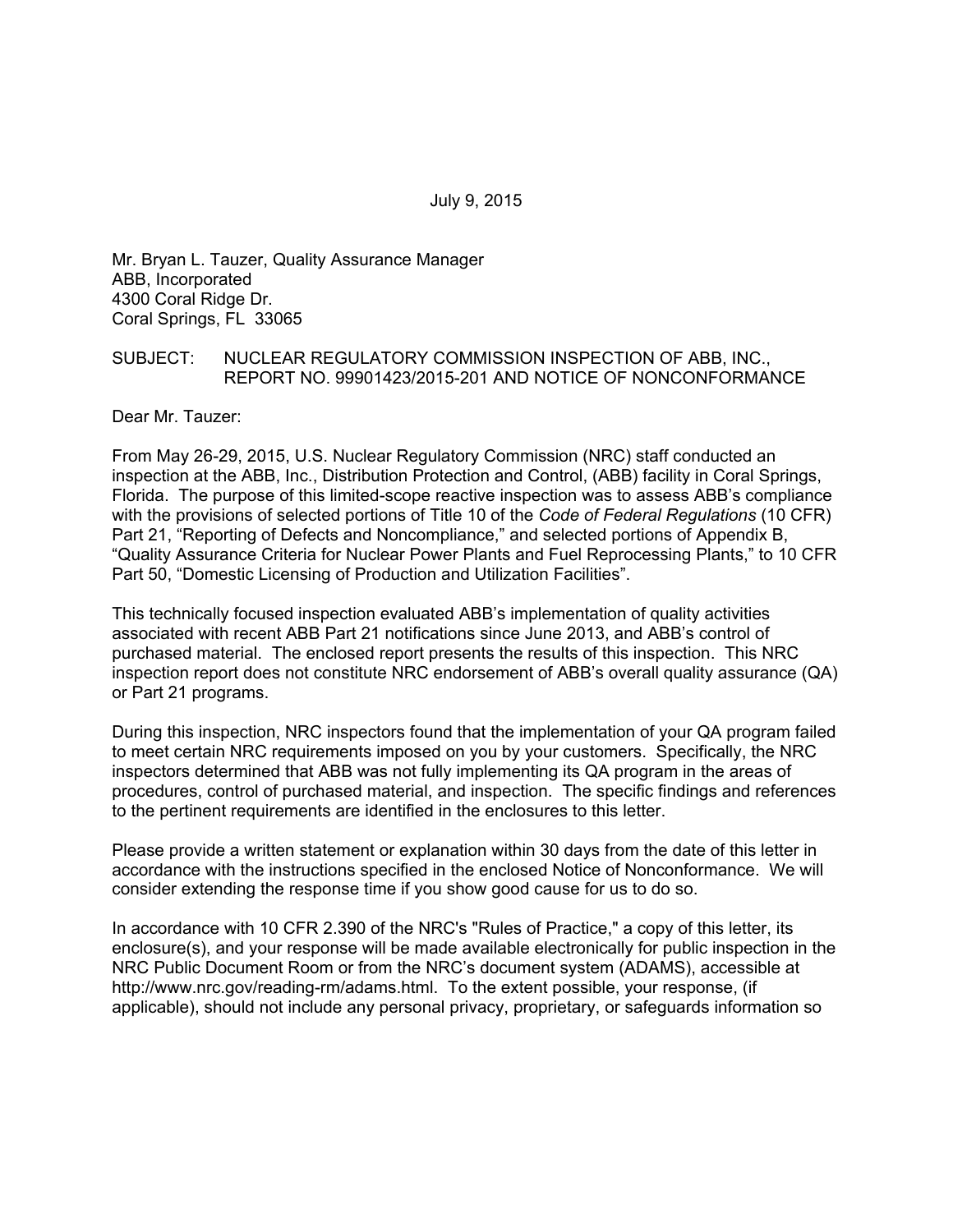## B.Tauzer 2

that it can be made available to the Public without redaction. If personal privacy or proprietary information is necessary to provide an acceptable response, then please provide a bracketed copy of your response that identifies the information that should be protected and a redacted copy of your response that deletes such information. If you request that such material is withheld from public disclosure, you must specifically identify the portions of your response that you seek to have withheld and provide in detail the bases for your claim (e.g., explain why the disclosure of information will create an unwarranted invasion of personal privacy or provide the information required by 10 CFR 2.390(b) to support a request for withholding confidential commercial or financial information).

Sincerely,

*/RA/* (AValentin for)

Richard A. Rasmussen, Chief Electrical Vendor Inspection Branch Division of Construction Inspection and Operational Programs Office of New Reactors

Docket No. 99901423

Enclosures:

- 1. Notice of Nonconformance
- 2. Inspection Report 99901423/2015-201 and Attachment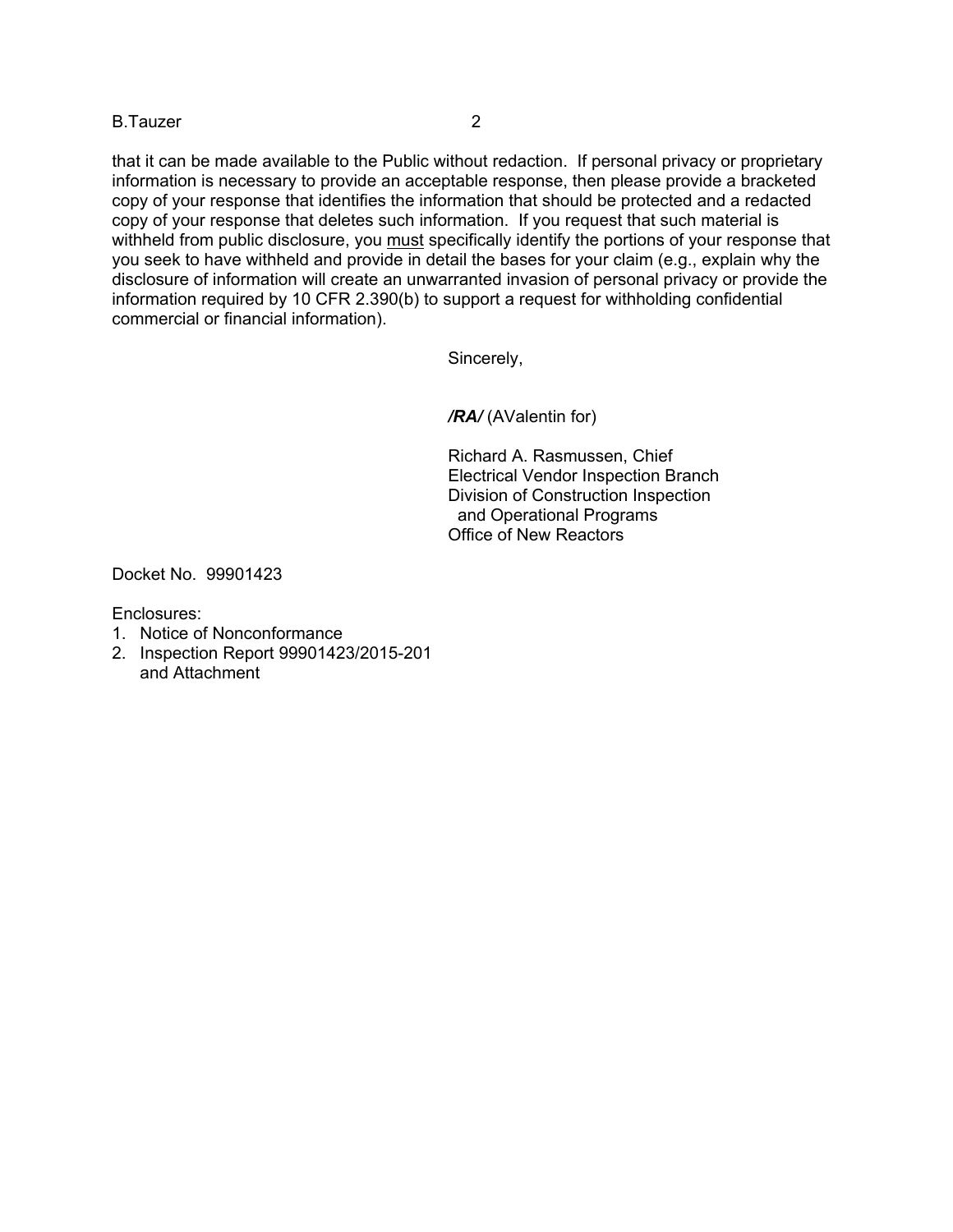## B.Tauzer 2

that it can be made available to the Public without redaction. If personal privacy or proprietary information is necessary to provide an acceptable response, then please provide a bracketed copy of your response that identifies the information that should be protected and a redacted copy of your response that deletes such information. If you request that such material is withheld from public disclosure, you must specifically identify the portions of your response that you seek to have withheld and provide in detail the bases for your claim (e.g., explain why the disclosure of information will create an unwarranted invasion of personal privacy or provide the information required by 10 CFR 2.390(b) to support a request for withholding confidential commercial or financial information).

Sincerely,

*/RA/* (AValentin for)

Richard A. Rasmussen, Chief Electrical Vendor Inspection Branch Division of Construction Inspection and Operational Programs Office of New Reactors

Docket No. 99901423

Enclosures:

- 1. Notice of Nonconformance
- 2. Inspection Report 99901423/2015-201 and Attachment

DISTRIBUTION: ASakadales NRO\_DCIP\_Distribution bryan.l.tauzer@us.abb.com

| <b>ADAMS Accession No: ML15166A410</b> | <b>NRO-002</b><br>*Concurred via e-mail |                            |               |
|----------------------------------------|-----------------------------------------|----------------------------|---------------|
| <b>OFC</b>                             | NRO/DCIP/EVIB                           | NRO/DCIP/EVIB              | NRO/DCIP/EVIB |
| <b>NAME</b>                            | PNatividad                              | <b>NSavwoir</b>            | JJacobson     |
| <b>DATE</b>                            | 06/22/15                                | 06/30/15                   | 06/26/15      |
| <b>OFC</b>                             | NRO/DCIP                                | NRO/DCIP/EVIB              |               |
| <b>NAME</b>                            | TFrye*                                  | RRasmussen (AValentin for) |               |
| <b>DATE</b>                            | 06/26/15                                | 07/09/15                   |               |

**OFFICIAL RECORD COPY**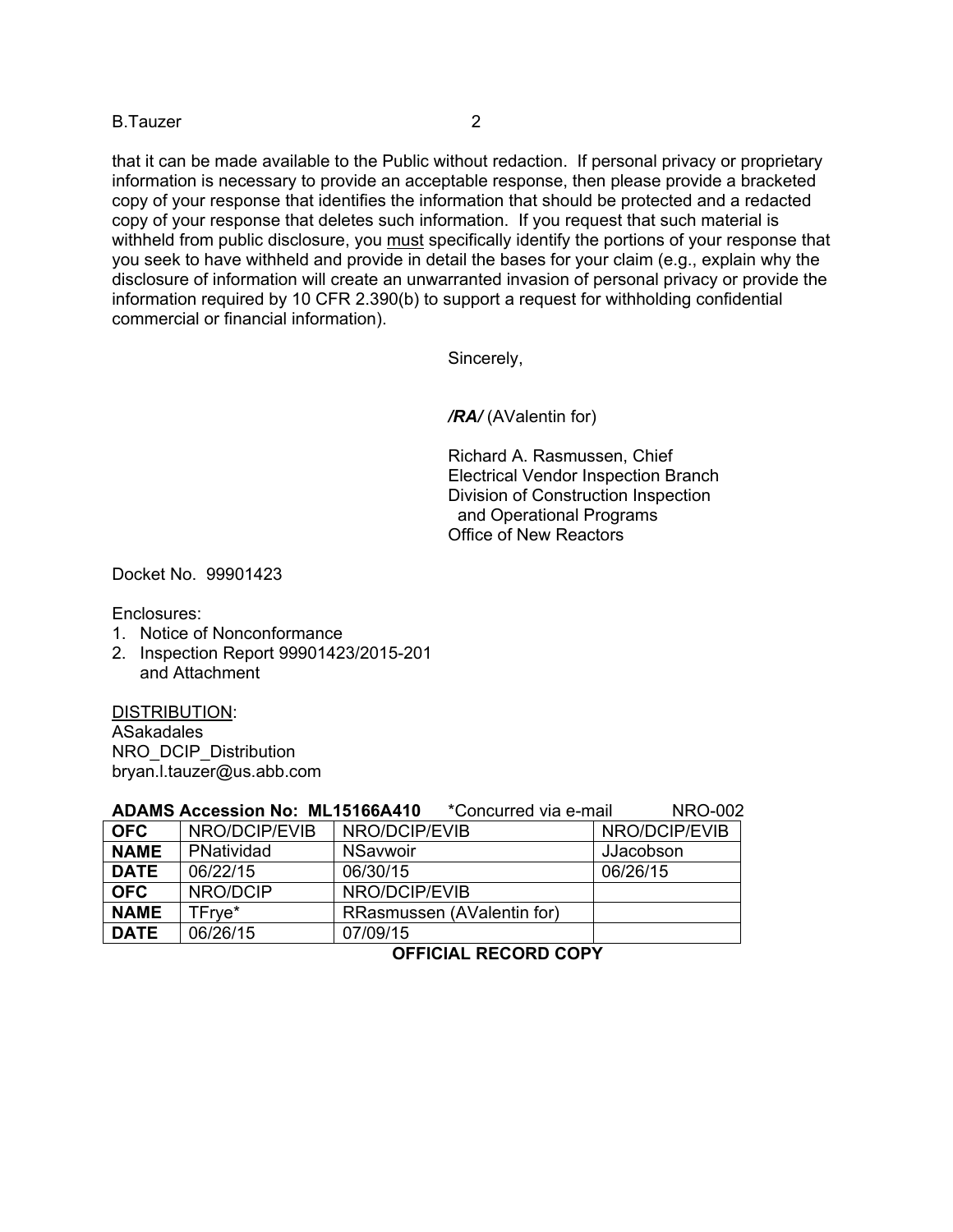## **NOTICE OF NONCONFORMANCE**

ABB, Inc. Docket No. 99901423 4300 Coral Ridge Dr. Report No. 2015-201 Coral Springs, FL 33065

Based on the results of a U.S. Nuclear Regulatory Commission (NRC) inspection conducted of ABB, Inc., at their facility in Coral Springs, Florida from May 26-29, 2015, certain activities were not conducted in accordance with NRC requirements that were contractually imposed upon ABB by its customers or by NRC licensees.

A. Criterion V, "Instructions, Procedures, and Drawings," of Appendix B, "Quality Assurance Criteria for Nuclear Power Plants and Fuel Reprocessing Plants," 10 CFR Part 50, Domestic Licensing of Production and Utilization Facilities," states, in part, that "Activities affecting quality shall be prescribed by documented instructions, procedures, and drawings of a type appropriate to the circumstances and shall be accomplished in accordance with these instructions, procedures, or drawings. Instructions, procedures, or drawings shall include appropriate quantitative or qualitative acceptance criteria for determining that important activities have been satisfactorily accomplished."

Criterion VII, "Control of Purchased Material, Equipment, and Services," of Appendix B, "Quality Assurance Criteria for Nuclear Power Plants and Fuel Reprocessing Plants," 10 CFR Part 50, Domestic Licensing of Production and Utilization Facilities," states, in part, that "Measures shall be established to assure that purchased material, equipment, and services, whether purchased directly or through contractors and subcontractors, conform to the procurement documents."

Criterion X, "Inspection," of Appendix B, "Quality Assurance Criteria for Nuclear Power Plants and Fuel Reprocessing Plants," 10 CFR Part 50, Domestic Licensing of Production and Utilization Facilities," states, in part, that "A program for inspection of activities affecting quality shall be established and executed by or for the organization performing the activity to verify conformance with the documented instructions, procedures, and drawings for accomplishing the activity. Examinations, measurements, or tests of material or products processed shall be performed for each work operation where necessary to assure quality."

Contrary to the above, as of May 29, 2015, ABB failed to ensure that activities affecting quality were prescribed by instructions or procedures appropriate to the circumstances and were sufficient to ensure that purchased material conformed to procurement documents. Specifically, ABB's governing procedures did not require the documentation of any receipt inspection data. Also, the tools being utilized by ABB to perform receipt inspection of pins utilized in the mechanisms for safety-related relays were not appropriate to ensure that the material conformed to the procurement documents. The tools did not possess the sufficient accuracy or resolution to ensure that the material met its purchase requirements. In addition, the visual examinations being performed of the pins were not sufficient to verify conformance with the applicable drawings.

This issue has been identified as Nonconformance 99901423/2015-201-01.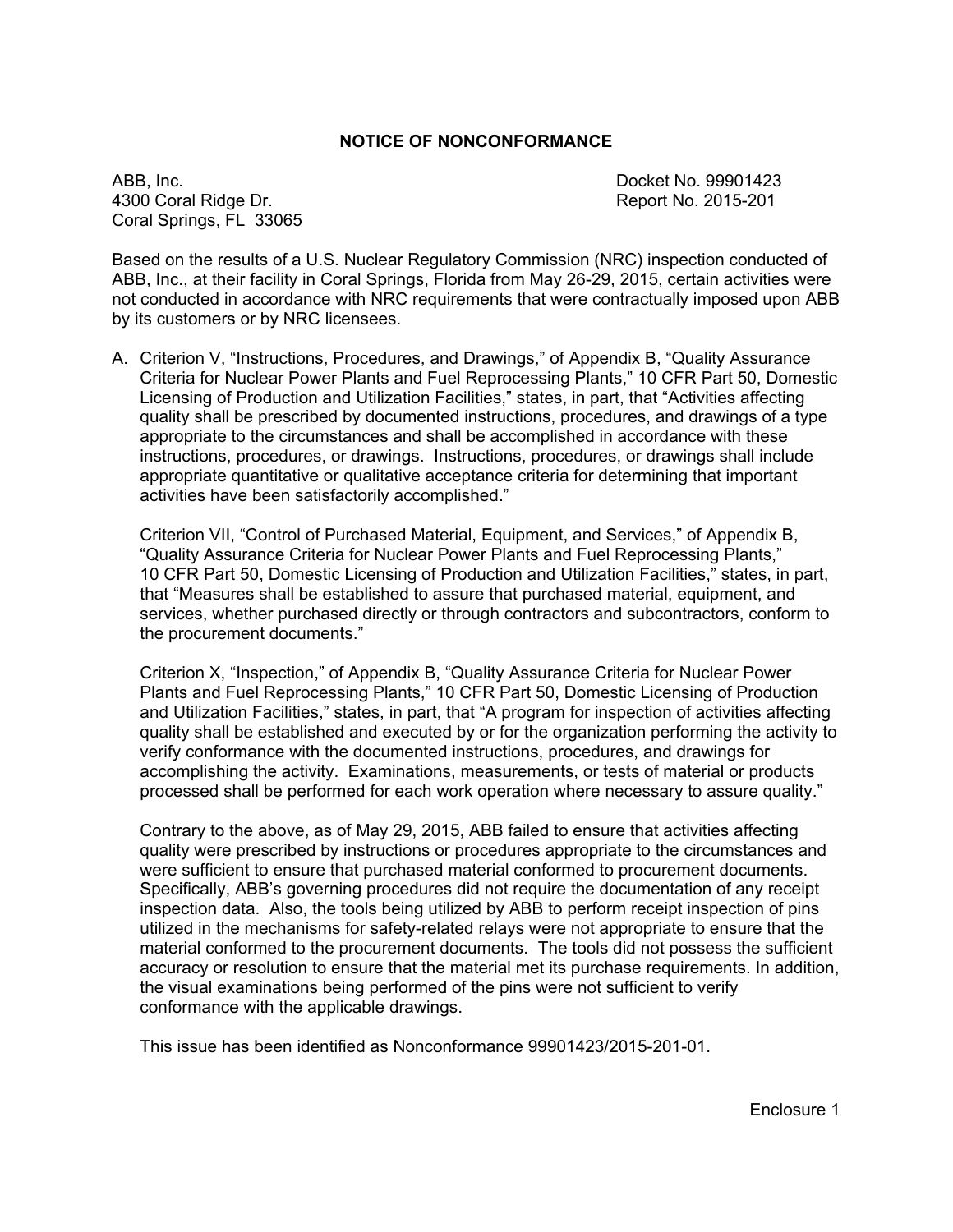Please provide a written statement or explanation to the U.S. Nuclear Regulatory Commission, ATTN: Document Control Desk, Washington, DC 20555-0001 with a copy to the Chief, Electrical Vendor Inspection Branch, Division of Construction Inspection and Operational Programs, Office of New Reactors, within 30 days of the date of the letter transmitting this Notice of Nonconformance. This reply should be clearly marked as a "Reply to a Notice of Nonconformance" and should include for each noncompliance: (1) the reason for the noncompliance, or if contested, the basis for disputing the noncompliance; (2) the corrective steps that have been taken and the results achieved; (3) the corrective steps that will be taken to avoid noncompliances; and (4) the date when your corrective action will be completed. Where good cause is shown, consideration will be given to extending the response time.

Because your response will be made available electronically for public inspection in the NRC Public Document Room or from the NRC's document system (ADAMS), accessible from the NRC Web site at http://www.nrc.gov/reading-rm/adams.html, to the extent possible, it should not include any personal privacy, proprietary, or safeguards information so that it can be made available to the public without redaction. If personal privacy or proprietary information is necessary to provide an acceptable response, then please provide a bracketed copy of your response that identifies the information that should be protected and a redacted copy of your response that deletes such information.

If you request withholding of such material, you must specifically identify the portions of your response that you seek to have withheld and provide in detail the bases for your claim of withholding (e.g., explain why the disclosure of information will create an unwarranted invasion of personal privacy or provide the information required by 10 CFR 2.390(b) to support a request for withholding confidential commercial or financial information).

Dated this 9<sup>th</sup> day of July 2015.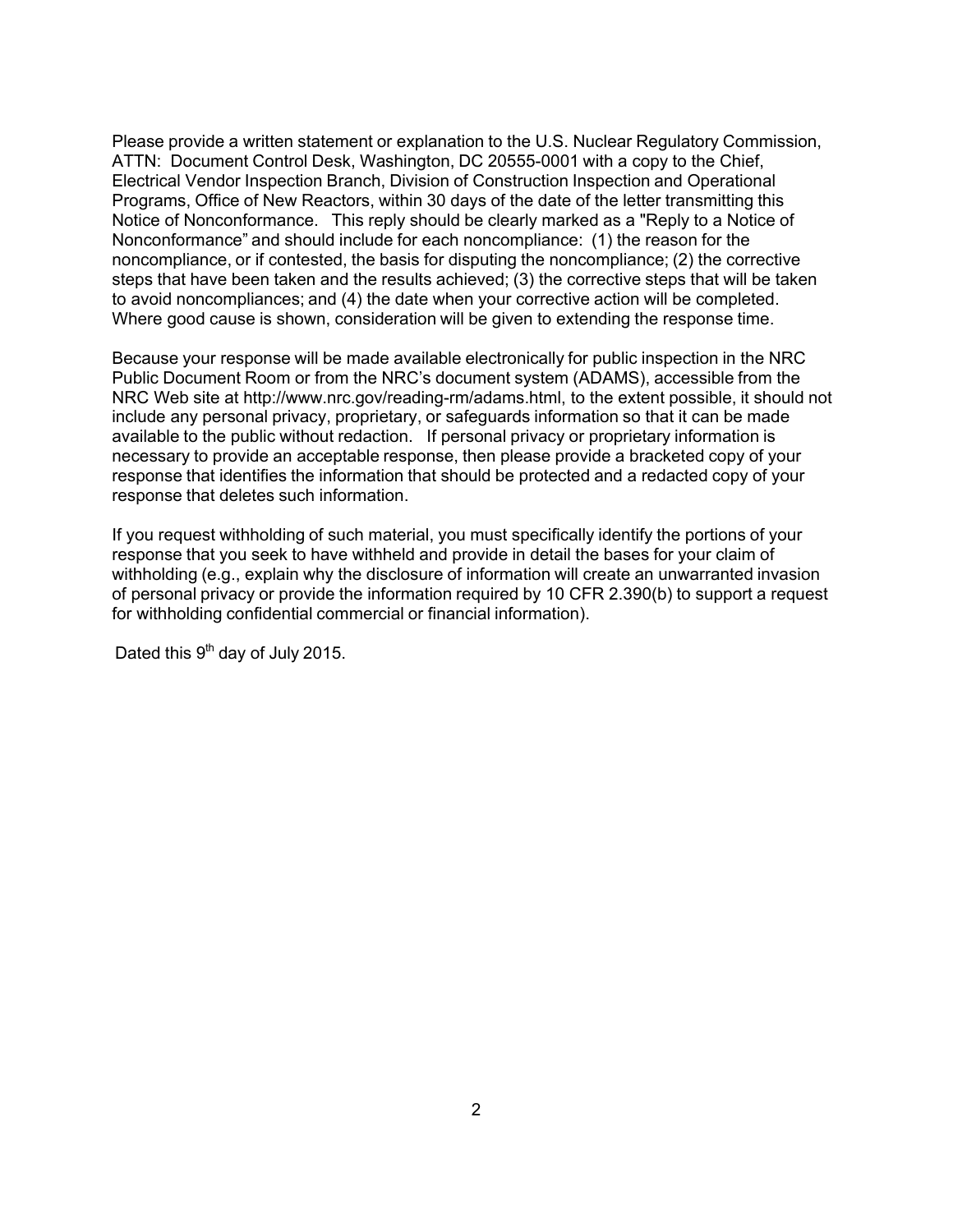## **U.S. NUCLEAR REGULATORY COMMISSION OFFICE OF NEW REACTORS DIVISION OF CONSTRUCTION INSPECTION & OPERATIONAL PROGRAMS VENDOR INSPECTION REPORT**

| Vendor Docket No.:                                                                                               | 99901423                                                                                                                                                                      |                                                               |  |  |
|------------------------------------------------------------------------------------------------------------------|-------------------------------------------------------------------------------------------------------------------------------------------------------------------------------|---------------------------------------------------------------|--|--|
| Inspection Report No.:                                                                                           | 99901423/2015-201                                                                                                                                                             |                                                               |  |  |
| Vendor:                                                                                                          | ABB, Incorporated<br>4300 Coral Ridge Dr.<br>Coral Springs, FL 33065                                                                                                          |                                                               |  |  |
| Vendor Contact:<br>Mr. Bryan L. Tauzer, Quality Assurance Manager<br>(954) 825-0663<br>bryan.l.tauzer@us.abb.com |                                                                                                                                                                               |                                                               |  |  |
| <b>Nuclear Industry Activity:</b>                                                                                | ABB, Inc. (ABB) supplies protective relays, switches, substation<br>control equipment, and relay systems to operating nuclear plants.                                         |                                                               |  |  |
| <b>Inspection Dates:</b>                                                                                         | May 26 - 29, 2015                                                                                                                                                             |                                                               |  |  |
| NRC Inspectors:                                                                                                  | Jeffrey Jacobson<br>Nicholas Savwoir<br>Phil Natividad                                                                                                                        | NRO/DCIP/EVIB - Team Leader<br>NRO/DCIP/EVIB<br>NRO/DCIP/EVIB |  |  |
| Approved:                                                                                                        | Richard A. Rasmussen, Chief<br><b>Electrical Vendor Inspection Branch</b><br>Division of Construction Inspection<br>and Operational Programs<br><b>Office of New Reactors</b> |                                                               |  |  |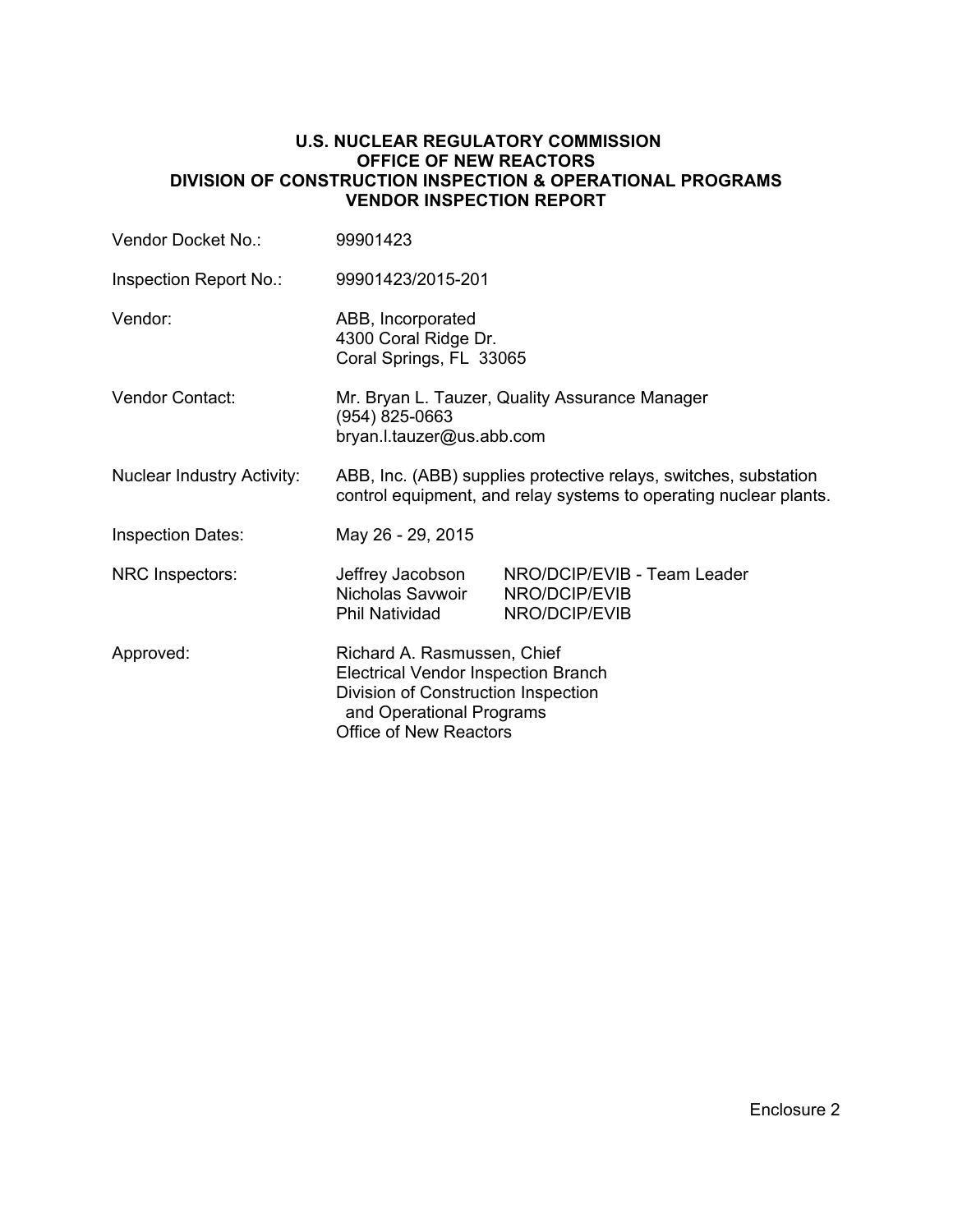# **EXECUTIVE SUMMARY**

## ABB, Inc., Coral Springs 99901423/2015-201

The NRC staff conducted this limited scope vendor inspection at the ABB, Incorporated, Coral Springs (hereafter referred to as ABB) facility to verify that it had implemented an adequate quality assurance (QA) program that complies with the requirements of Appendix B, "Quality Assurance Criteria for Nuclear Power Plants and Fuel Reprocessing Plants", to Title 10 of the *Code of Federal Regulations* (10 CFR) Part 50, "Domestic Licensing of Production and Utilization Facilities", and 10 CFR Part 21, "Reporting of Defects and Noncompliance". The NRC inspection team conducted this inspection from May 26 through 29, 2015.

This limited scope reactive inspection focused on ABB's recent Part 21 notifications since June 2013. Specifically, there were four Part 21s, listed by NRC Notification Number:

- EN: 2014-90, "Part 21 Notification of Potential Defect Regarding KF Relay ZPA Rating" dated December 17, 2014
- EN: 2014-07, "Part 21 Notification of Instruction Leaflet for CVX & CVX-1 Relays May Be Deficient" dated February 10, 2014
- EN: 2013-51, "Part 21 Notification of ABB Solid State Circuit Shield and Power Shield Relays Shipped With Incorrect Certificates of Conformance" dated September 23, 2013
- EN: 2013-22, "Part 21 Notification of Issue Concerning the Zero Point Acceleration (ZPA) rating for 3 Phase Relay Type SSC-T" dated April 1, 2013

The inspection team also reviewed ABB's control of purchased material used in the manufacture of safety-related relays. The following regulations served as the bases for this NRC inspection:

- Appendix B to 10 CFR Part 50, "Quality Assurance Criteria for Nuclear Power Plants and Fuel Reprocessing Plants"
- Part 21 of 10 CFR, "Reporting of Defects and Noncompliance"

The inspectors used Inspection Procedure (IP) 43003, "Reactive Inspections of Nuclear Vendors"; supplemented by IP 36100, "Inspection of 10 CFR Part 21 and Programs for Reporting Defects and Noncompliance."

The results of the inspection are summarized below.

## Review of Part 21 Reports

The inspection team reviewed ABB's corrective actions associated with four recent 10 CFR Part 21 reports to the NRC in 2013 and 2014, associated with their supply of safety-related relays to the U.S. nuclear industry. For each of these notifications the inspectors reviewed relevant records, purchase orders (POs), test reports, corrective action requests, and engineering evaluations. The inspectors also interviewed associated ABB personnel. No findings of significance related to ABB's Part 21 activities were identified.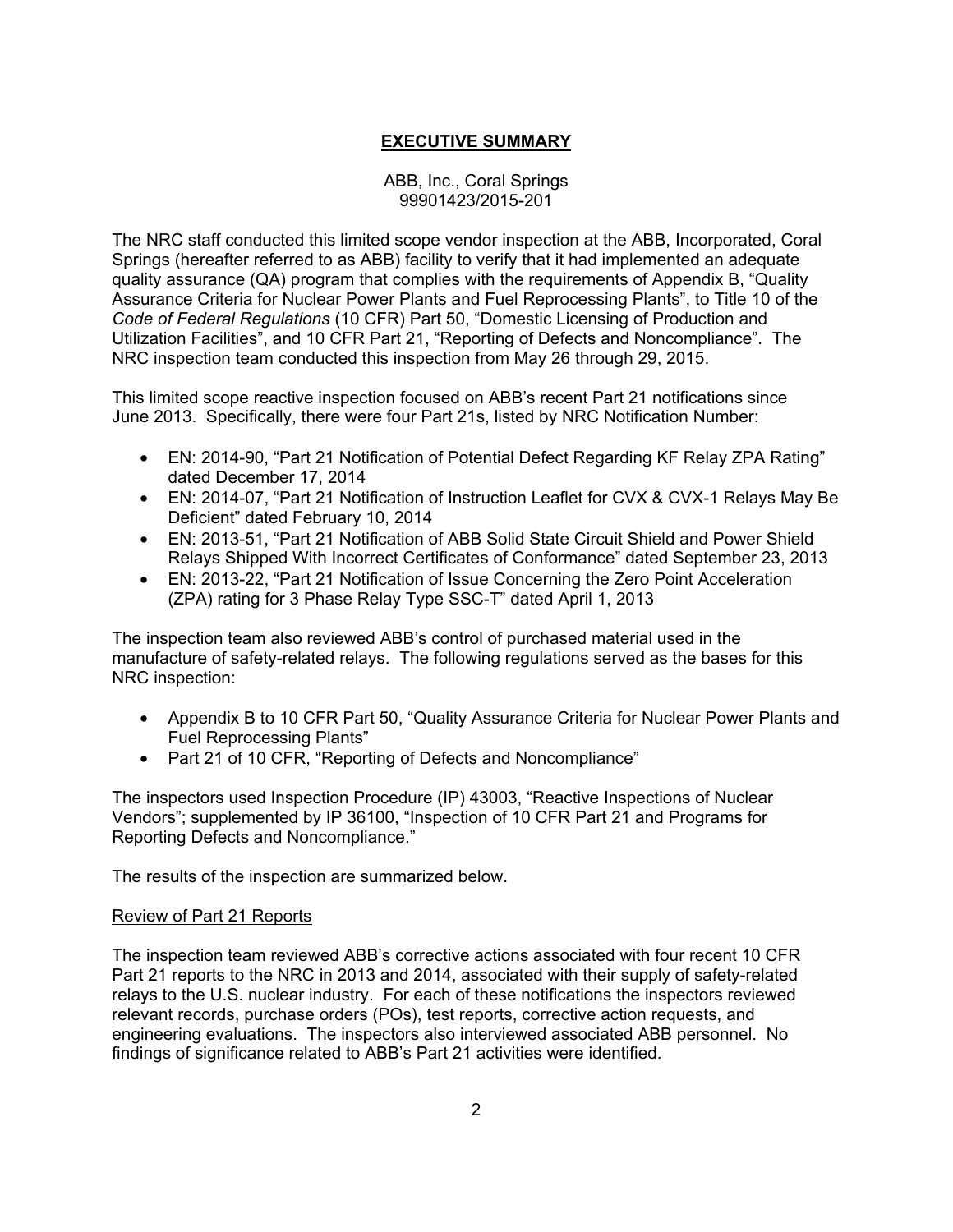## Review of Purchased Material

The inspection team reviewed procedures and records associated with the purchase by ABB of parts and materials used in the construction of their line of safety-related relays. The inspectors determined that in one instance, ABB had failed to ensure that activities affecting quality were prescribed by instructions or procedures appropriate to the circumstances and were sufficient to ensure that purchased material conformed to procurement documents. Specifically, ABB's governing procedures did not require the documentation of any receipt inspection data. In addition, the tools being utilized by ABB to perform receipt inspection of parts used in the mechanisms for safety-related relays were not appropriate to ensure that the material conformed to the procurement documents. Also, the visual examinations being performed of the parts were not sufficient to verify conformance with applicable drawings. The inspectors determined that these discrepancies, associated with the documentation requirements and implementation of inspection requirements, did not meet Criterion V, "Instructions, Procedures, and Drawings," Criterion VII, "Control of Purchased Material, Equipment, and Services," and Criterion X, "Inspection" of Appendix B to 10 CFR Part 50. This issue has been identified as Nonconformance 99901423/2015-201-01.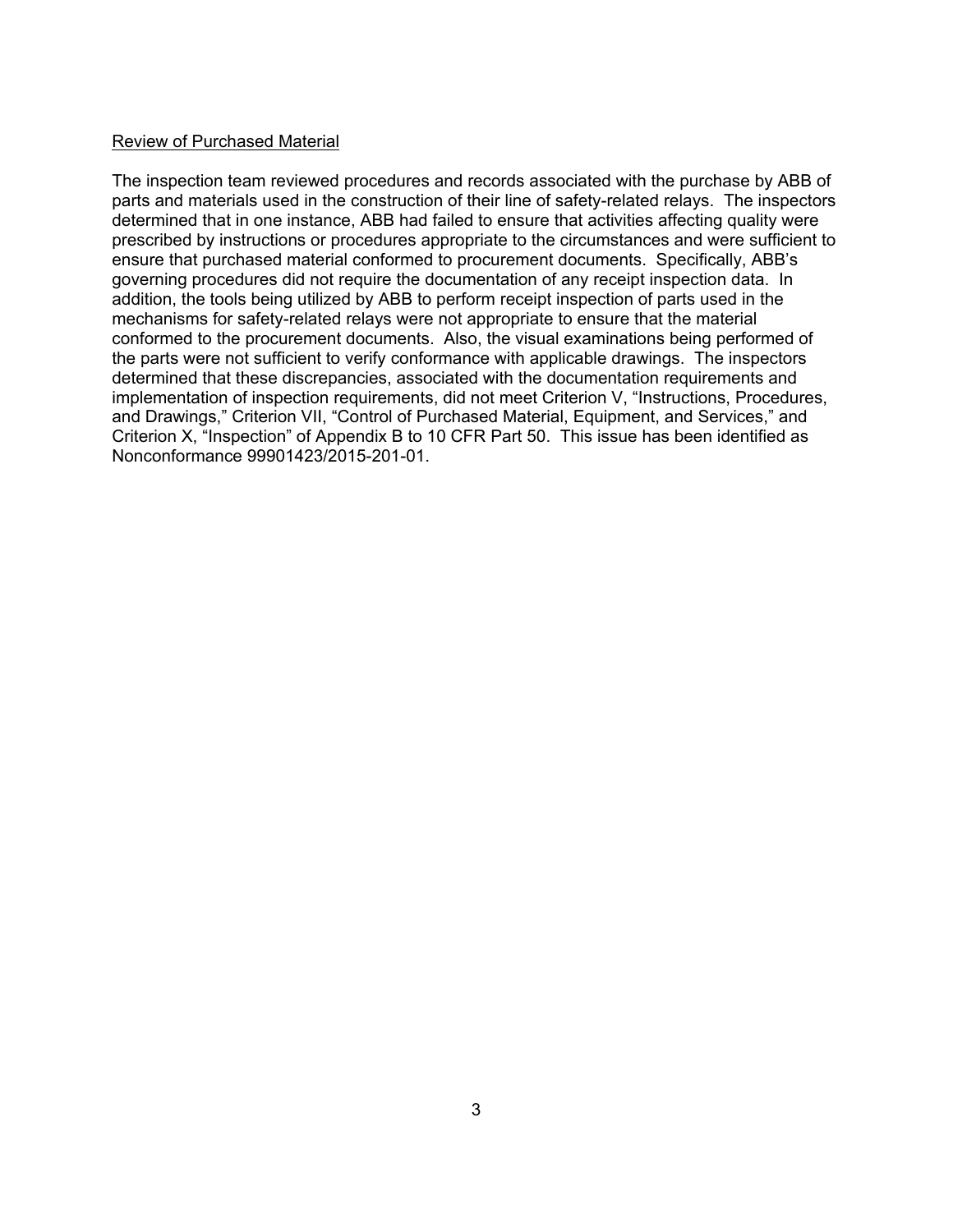# **REPORT DETAILS**

# **Review of Part 21 Reports**

### Inspection Scope:

The inspection team reviewed ABB's corrective actions associated with four recent 10 CFR Part 21 reports to the NRC, pertaining to their supply of safety-related relays to the U.S. nuclear industry. The inspectors focused on ensuring that the problems that resulted in the Part 21 reports were appropriately captured in the corrective action program, that the extent of condition of the problems was well understood, and that appropriate corrective actions were taken, including notifications to the NRC and to ABB customers as required. The four Part 21 reports reviewed were:

- EN: 2014-90, "Part 21 Notification of Potential Defect Regarding KF Relay ZPA Rating" dated December 17, 2014
- EN: 2014-07, "Part 21 Notification of Instruction Leaflet for CVX & CVX-1 Relays May Be Deficient" dated February 10, 2014
- EN: 2013-51, "Part 21 Notification of ABB Solid State Circuit Shield and Power Shield Relays Shipped With Incorrect Certificates of Conformance" dated September 23, 2013
- EN: 2013-22, "Part 21 Notification of Issue Concerning the Zero Point Acceleration (ZPA) rating for 3 Phase Relay Type SSC-T" dated April 1, 2013

For each of these notifications the inspectors reviewed relevant records, POs, test reports, corrective action requests (CARs), and engineering evaluations. The inspectors also interviewed associated ABB personnel.

With respect to EN: 2014-90, the inspectors reviewed ABB's corrective actions associated with the basis for the seismic qualification of their KF relay line. In the Part 21 report, it was determined that certain models of the KF relays were only qualified for a ZPA rating of 1.7 g instead of the previously specified rating of 5.3 g. The error resulted from the inappropriate grouping of all KF relays into a common group of relays of which only one style was actually tested. The tested style of the KF relay contained an indicating contact switch that minimized the impact of contact chatter during testing where as other styles of the KF relay do not have this switch, and thus their operation could be impacted by any contact chatter that might be caused by a seismic event.

The inspectors reviewed CAR OGUN-9Q3R8K, dated October 20, 2014, which detailed ABB's corrective actions associated with this issue. Included in the CAR were corrective actions to perform an extent of condition review. The inspectors assessed the thoroughness of ABB's extent of condition review documented in the ABB report, "Evaluation by Similarity Extent of Condition" dated January 16, 2015. The inspectors also reviewed specific corrective actions that were taken to improve the seismic performance for the specific styles of the KF relay that were the subject of the Part 21 evaluation.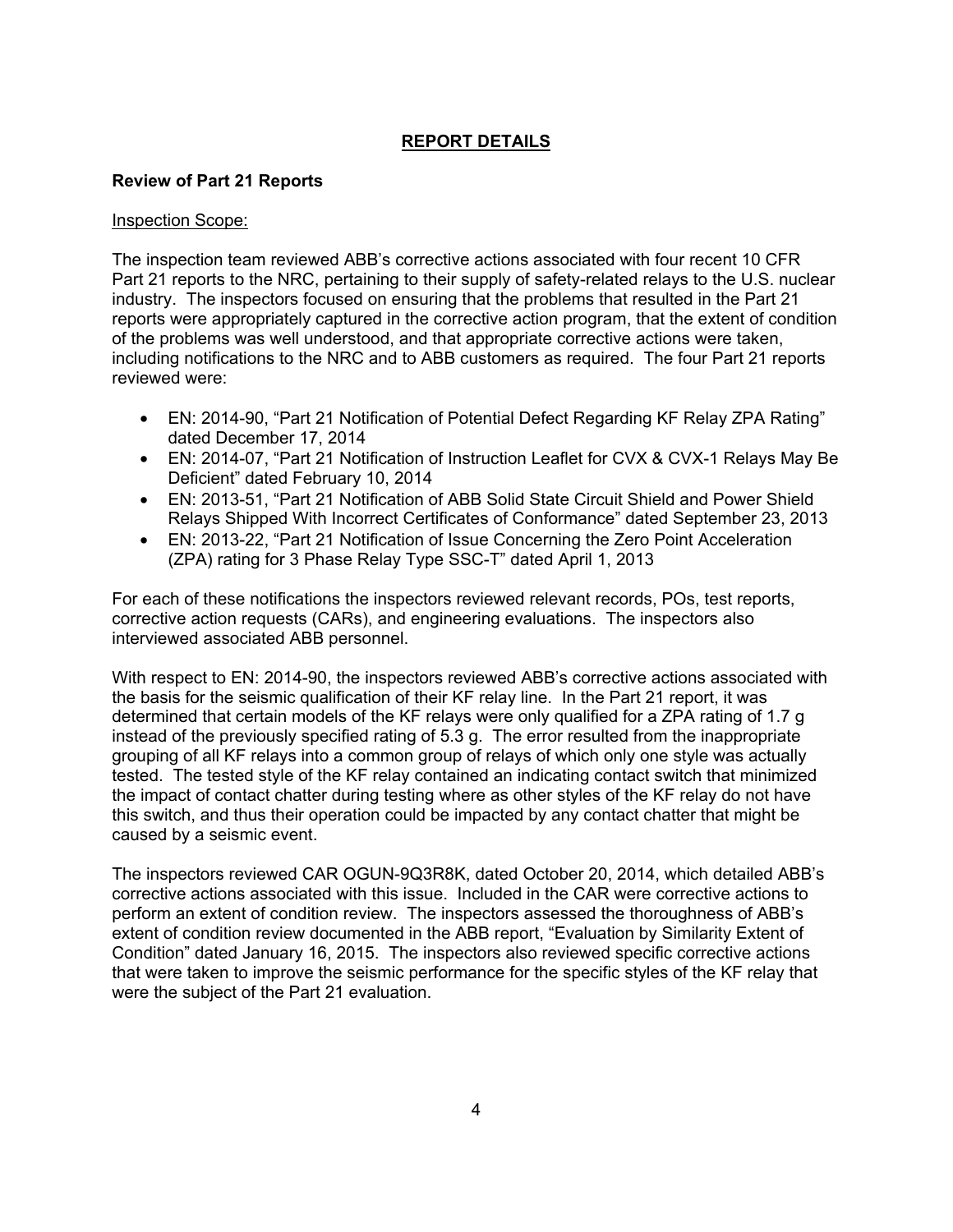With respect to EN: 2014-07, the inspectors reviewed ABB's corrective actions associated with a deficiency in their CVX & CVX-1 Relay Instruction Leaflet 41-682.11. In the Part 21 report, it was determined that the Instruction Leaflet 41-682.11 (effective September 2002) for the subject relays was deficient with regards to the external diagram connection. With the relay connected per the typical connections shown in the instruction leaflet, and the relay having verified a synchronous condition for a period of time ranging from several minutes to hours, the main element contact identified as "CVX-1" may become stuck in the closed position. ABB's records indicated that 15 relays were supplied to Exelon (Clinton Nuclear Station) and 4 relays were supplied to Duke Energy (Oconee Nuclear Station).

The inspectors reviewed CAR GGOB-9EGH8B, dated December 12, 2013, and compared it against the instructions contained in section 8.5 of ABB's Quality System Manual. Section 8.5 of the quality manual states, "in the case of a significant condition adverse to quality, the cause of the condition is determined and corrective action taken to preclude recurrence." Included in the evaluation of the CAR was an action to perform an engineering change (ECO), "CS Eng-3110." The inspectors verified that ABB had updated inspection leaflet to address the interposing contact in the circuit which was added to prevent the relay from becoming stuck in the closed position. In addition, the NRC inspectors reviewed other CARs to verify that ABB had taken corrective actions to resolve the identified conditions in a timely matter.

With respect to EN: 2013-51, the inspectors reviewed samples of ABB purchasing records and certificates of conformance. The Part 21 report stated that the radiation tolerance value listed on issued ABB certificates of conformance that had been sent to certain customers was incorrect (100,000 vs 1,000 rads). ABB's evaluation of the issue stated that the error had resulted from a previous format change to the certificates of conformance. The inspectors discussed the PO issuance process with ABB personnel. The inspectors reviewed samples of issued PO's and certificates of conformance to verify that design requirements were properly transferred from incoming technical procurement requirements. The inspectors reviewed samples of newly issued POs and certificates of conformance, including internal ABB PO's to ABB Florence, PO's for solid state relays, and PO's for electrical mechanical relays procured as basic components or commercially as part of Commercial Grade Dedication.

With respect to EN: 2013-22, the NRC inspectors reviewed the April 1, 2013, Part 21 notification regarding incorrect ZPA rating listed for the 3-phase style of electromechanical (EM) relay within the SSV-T/SSC-T group or "family" of relays. ABB had incorrectly provided the ZPA rating for the single-phase style of SSC-T relay to a licensee customer, instead of the ZPA for the 3-phase style from the same SSC-T family. After the completion of updated seismic testing in 2012 specifically for the SSV-T 3-phase style, the ZPA rating was lowered for the 3-phase style from 5.6 g to 4.79 g. ABB updated the new ZPA value for SSV-T in its internal database, but had not updated the ZPA value for SSC-T in the database. Subsequently, a 3-phase SSC-T relay and its certificate of conformance that was shipped to a licensee customer in response to a 2013 PO, listed the old ZPA value.

The inspectors' samplings of POs, and associated certificates of conformance, were from relays manufactured at the ABB-Coral Springs facility, selected since the time of the most recent NRC inspection in 2013, for various families of relays including specific examples of the SSC-T family and the KF family that were the subject of ABB's 2013 and 2014 Part 21 notifications. For EM relays, the certificates of conformance listed ZPA, qualified lifetime given specified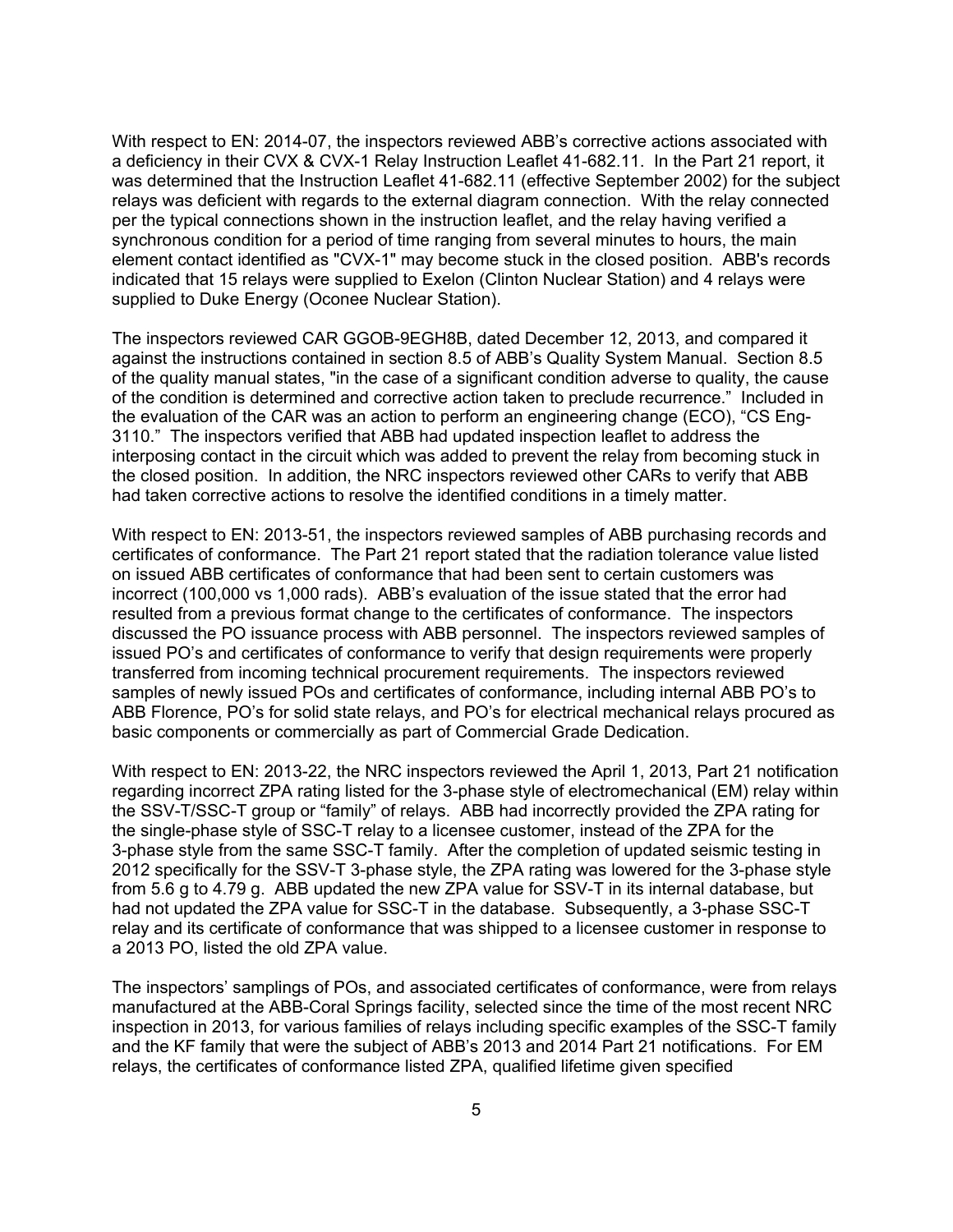environmental restraints, critical characteristics-mechanical (for EM), critical characteristics-electrical, and additionally included engineering test/conformance test report sheets and Class 1E testing data sheets.

#### Observations and Findings:

Regarding EN: 2014-90, the inspectors verified that ABB performed an appropriate evaluation of the issue. ABB properly assessed the extent of condition by performing a review of all safety-related electromechanical relay families, as necessary to ensure that in all cases the similarity basis that was established for the relay groupings was appropriate. The inspectors determined that ABB's extent of condition review appeared thorough and no other cases of improperly grouped relays were identified. The inspectors determined that ABB's CAR also called for the generation of new or the revision of existing qualification procedures to ensure that appropriate guidance is provided for situations where qualification by similarity is being utilized. This corrective action had been assigned but had not been completed as of the date of this inspection. The inspectors identified that in order to improve the seismic performance of the specific relays that were the subject of the Part 21 notification, ABB implemented Engineering Change Order ECO CS Eng-3449, dated January 7, 2015, to add a contactor switch to the circuit, similar to what exists in the other KF relay styles and similar to the relays that were actually subjected to seismic testing.

Regarding EN: 2014-07, the inspectors verified that ABB performed an appropriate evaluation of the issue. Through the Part 21 notification, ABB properly assessed the extent of condition by identifying all shipments of the CVX & CVX-1 Relay with Instruction Leaflet 41-682.11. The inspectors determined that ABB's CAR also generated a new Instruction Leaflet "41-682A." The inspectors verified that the revision to the inspection leaflet reflected the engineering change CS Eng-3110. The inspectors observed that schematic diagram, Figure 10A, in Instruction Leaflet "41-682A" included the Control Circuit for the Continuously Energized CVX Contacts with the External Permissive Momentary Contact.

Regarding EN: 2013-51, the inspectors verified that ABB's corrective actions were appropriate to resolve the issue. The inspectors did note however a minor discrepancy on one subsequent certificate of conformance associated with Constellation Energy PO number RNT2239, PO# 7738371. In this PO, the component's part number was listed as 411T5175-HF-L-F-1E whereas the ordered part was 411T5175-HF-L-1E. In discussions with ABB's Quality Assurance manager, it was determined that the additional identifier was related to a specific cover style for the relays and would not affect the fit form or function of the Relay. ABB issued CAR-BLTR-9WX974 dated May 28, 2015, to revise the certificate of conformance. This was considered a minor issue by the inspection team.

Regarding EN: 2013-22, ABB's corrective action process appropriately: identified the extent of condition as the one relay sold with the incorrect ZPA documentation, performed the Part 21 notification to NRC, and updated their internal Relay Selection Database for the 3-phase SSC-T style with the updated ZPA value. The inspectors determined that although there have been subsequent POs for related single-phase SSC-T relays since the April 1, 2013, Part 21, there have been no additional orders for the subject 3-phase SSC-T relays from April 2013 up to the time of this inspection. ABB has an ongoing effort from the 2014 Part 21 corrective action on KF relays, as described above, to further update the technical report "Evaluation by Similarity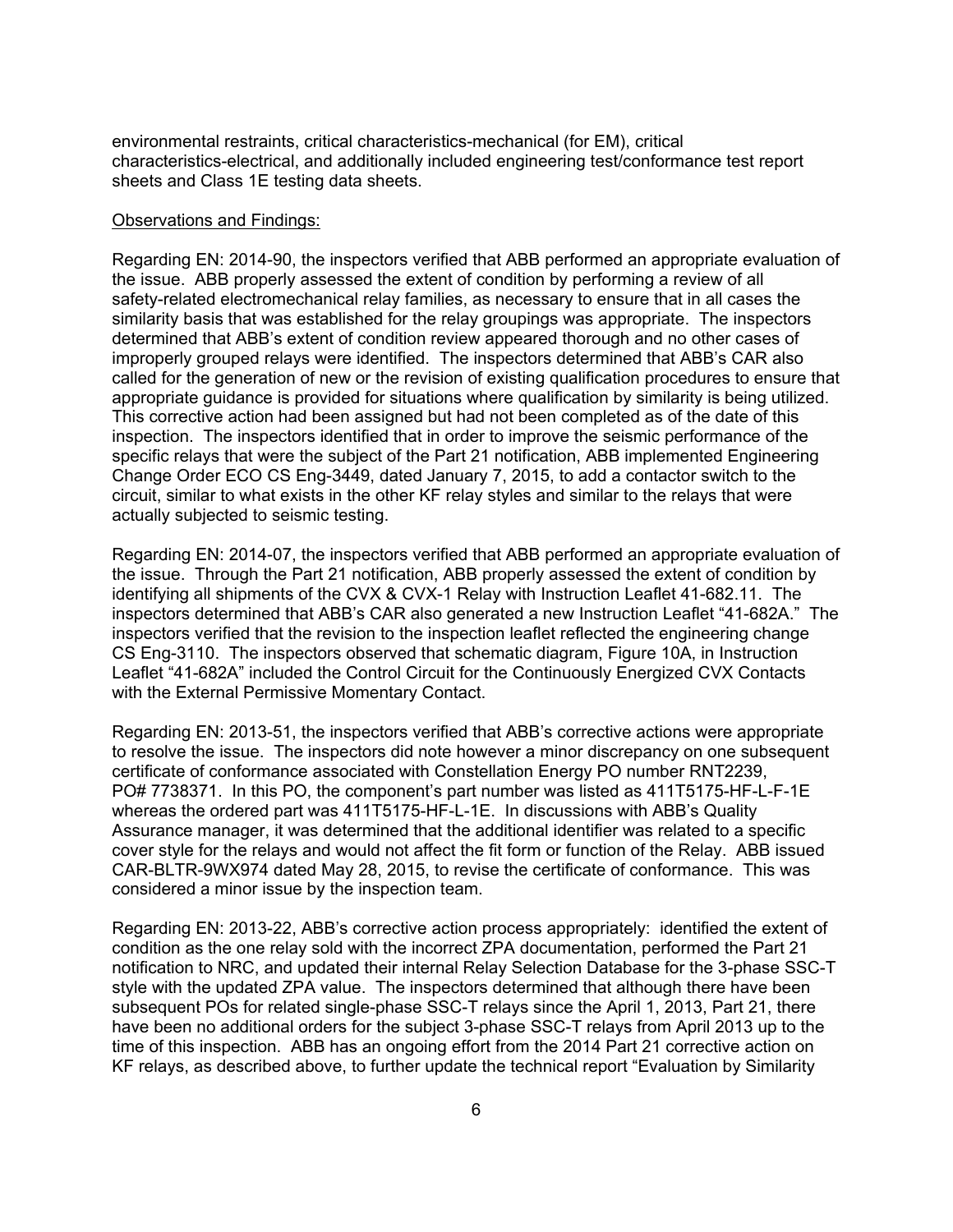Extent of Condition" to verify adequate qualification by similarity for each Class 1E relay family. Additionally the inspectors reviewed technical Qualification Report documentation for SSV-T and KF family relays which provided the bases for certifications, including the test reports and updated tests for the referenced seismic testing, and found no additional significant issues. The inspectors additionally verified that Part 21 postings were in conspicuous locations within the ABB-Coral Springs facility in accordance with 10 CFR 21.6, "Posting Requirements."

No findings of significance were identified.

### Conclusion:

The inspectors concluded that ABB had taken appropriate corrective actions for the conditions described in the four Part 21 notifications, consistent with 10 CFR Part 21 and 10 CFR Part 50, Appendix B. No findings of significance were identified.

### **Review of Purchased Material**

#### Inspection Scope:

The inspection team reviewed procedures and records associated with the purchase by ABB of parts and materials used in the construction of their line of safety-related relays. Specifically, the inspectors reviewed whether appropriate specifications for the purchased parts had been generated, whether appropriate processes had been implemented to qualify suppliers, and whether appropriate receipt inspection requirements had been identified and implemented.

The inspectors reviewed Standard Operating Procedure 10.910.002, "Incoming Inspection", Revision 31, dated October 28, 2014, and Work Instruction WI-0018, "Inspection Test Plan and Records", Revision 6, dated December 3, 2012.

The inspectors reviewed ABB PO 4500863433, dated November 13, 2012, to Welton Johnson Engineering company for a large quantity (12,100) of pins, which is a critical part that is used in the spring mechanism for certain safety-related relays.

#### Findings and Observations:

As with almost all materials used in the manufacture of the relays, ABB purchases piece parts as commercial grade items. The items are purchased from approved commercial suppliers and are subject to receipt inspection and testing requirements as delineated by ABB's 10 CFR Part 50 Appendix B program. The inspectors determined that in general, this is an acceptable method of controlling purchased materials.

As part of its receipt inspection process, ABB selected a sample of pins from PO 4500863433 for inspection and testing. The sample size (32 pins), was selected utilizing EPRI NP 7218 sampling plans. The testing requirements were contained in Control Number TR-2009 #76553, which required verification of the length, outer diameter, surface polish, and flatness. Surface polish requirements were specified in ABB Process Specification 81209GG, dated August 1980.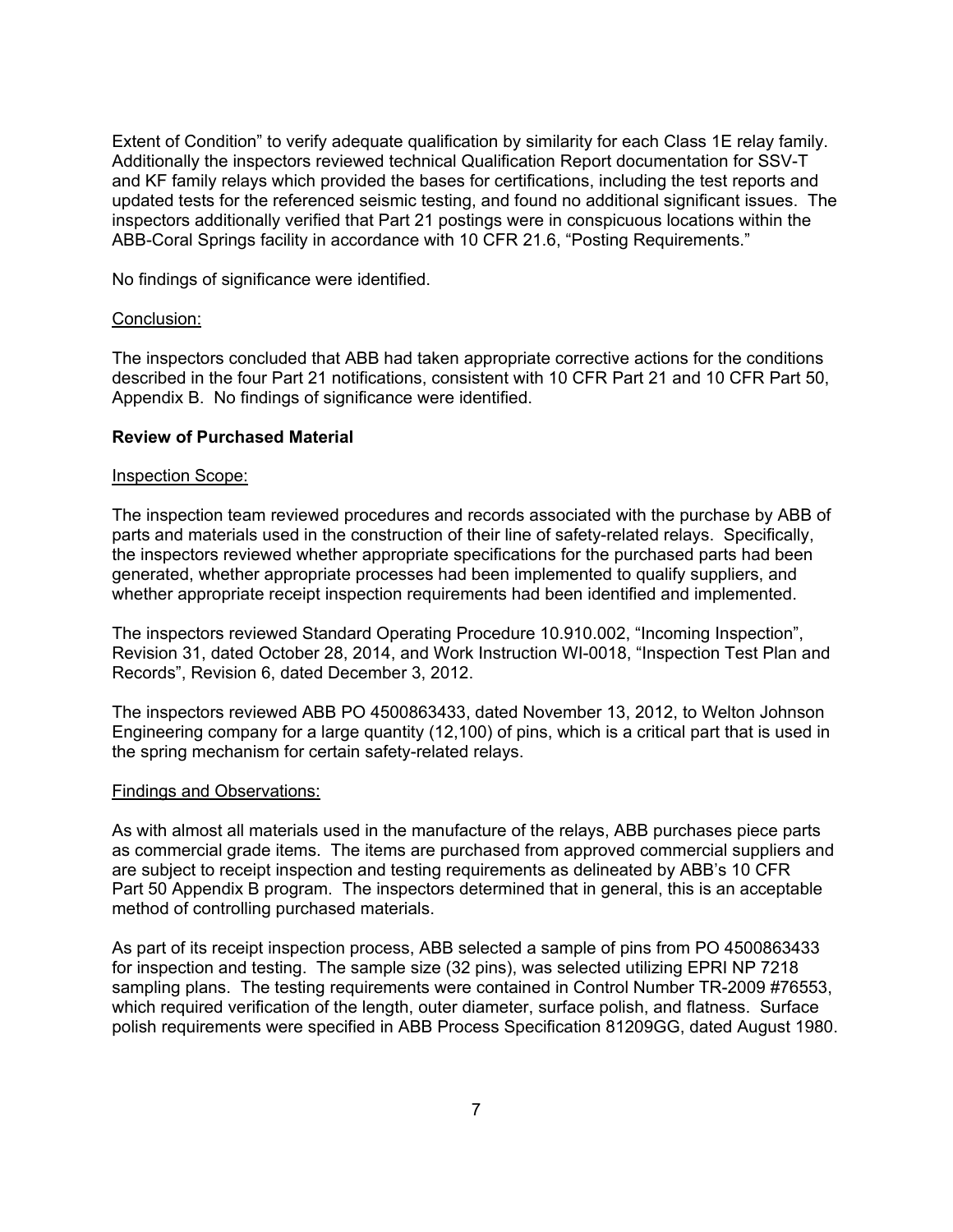The inspectors determined that the receipt inspection testing results for the subject PO were not appropriately documented. Other than one electronic data entry indicating that the entire tested lot passed inspection, there was no specific data recorded with respect to any of the measurements performed. The inspectors also determined that the governing ABB procedures, Standard Operating Procedure 10.910.002 and Work Instruction WI-0018, were deficient in that they did not specify that data measurements or inspection results are to be recorded.

Upon interviewing the ABB personnel responsible for performing the receipt inspection of these pins, it was determined that the caliper being utilized to verify the acceptable diameter did not have the necessary resolution or accuracy sufficient to verify the dimensions were within the specified tolerance range. The ABB specification required that the pin be between .0225 inches and .0228 inches OD but the caliper being utilized to verify the diameter could only be read to three decimal places. When asked about the accuracy of the caliper, ABB stated that it was unknown. The inspector also determined that the ABB specification called for a visual inspection of the polish surface under 20 times magnification but instead, the inspection had been performed using a 6 times magnification device.

The inspectors determined that these discrepancies, associated with the documentation requirements and implementation of inspection requirements, did not meet Criterion V, "Instructions, Procedures, and Drawings," Criterion VII, "Control of Purchased Material, Equipment, and Services," and Criterion X, "Inspection" of Appendix B to 10 CFR Part 50. This issue has been identified as Nonconformance 99901423/2015-201-01.

#### Conclusions:

The inspectors determined that ABB failed to ensure that activities affecting quality were prescribed by instructions or procedures appropriate to the circumstances and sufficient to ensure that purchased material conformed to procurement documents. Specifically, ABB's governing procedures did not require the documentation of any receipt inspection data. Also, the tools being utilized by ABB to perform receipt inspection of pins utilized in the mechanisms for safety-related relays were not appropriate to ensure that the material conformed to the procurement documents. This issue has been identified as Nonconformance 99901423/2015-201-01.

## Entrance and Exit Meetings:

On May 26, 2015, the inspectors presented the inspection scope during an entrance meeting with Mr. Dennis Batovsky, Managing Director, Distribution Automation, of ABB, and other ABB personnel. On May 29, 2015, the inspectors presented inspection results during an exit meeting with Mr. Batovsky and other ABB personnel.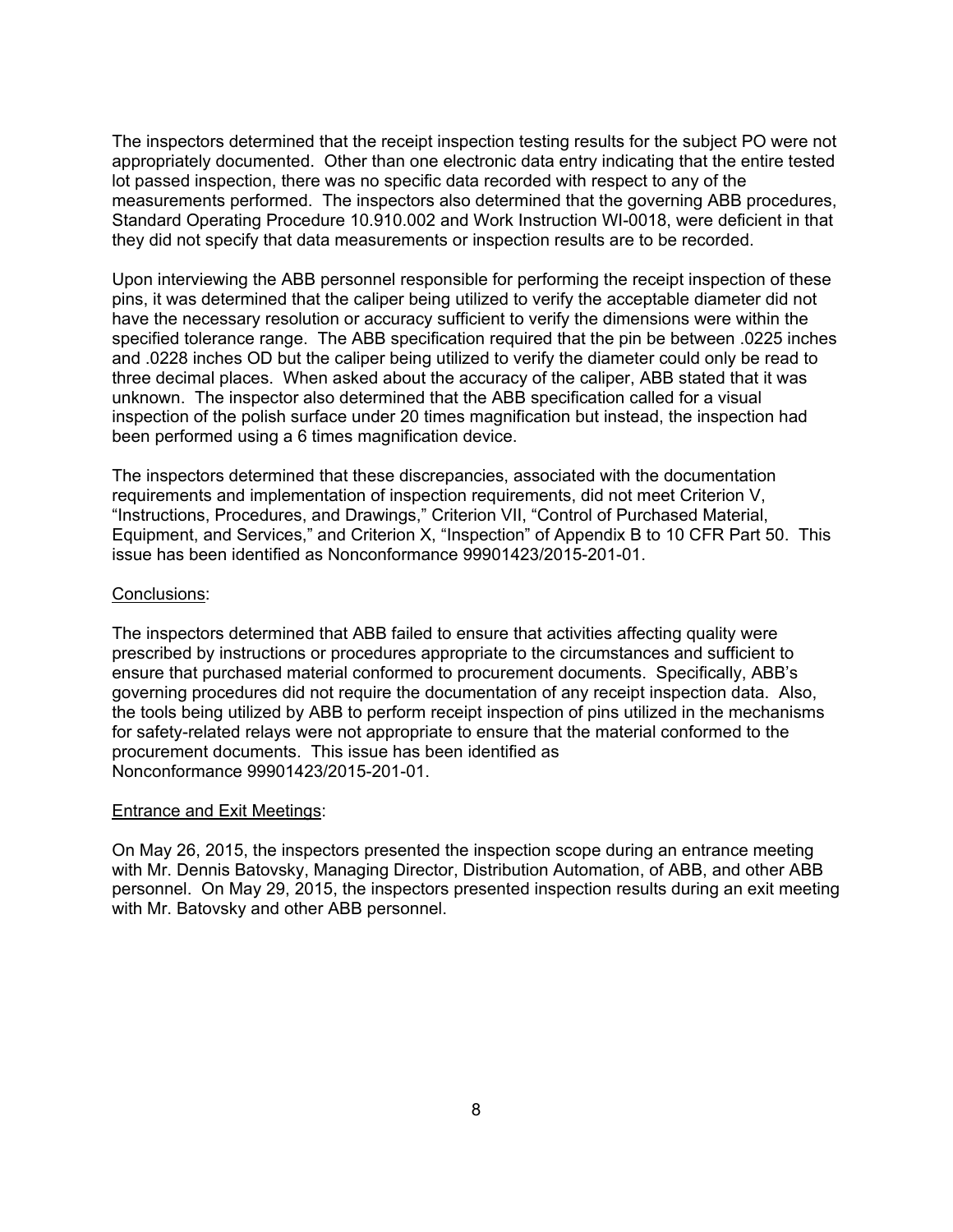# **ATTACHMENT**

## Persons Contacted:

| <b>Name</b>              | <b>Title</b>                                     | <b>Entrance</b> | <b>Exit</b> | <b>Interviewed</b> |
|--------------------------|--------------------------------------------------|-----------------|-------------|--------------------|
| <b>Bryan Tauzer</b>      | <b>Quality Manager</b>                           | x               | х           | X                  |
| Dennis Batovsky          | <b>Managing Director</b>                         | X               | X           |                    |
| Rene Henriquez           | <b>Lead Quality Engineer</b>                     | Х               | X           | X                  |
| <b>Gary Goldfarb</b>     | <b>Senior Analysis</b><br>Technician/Specialist  | X               | X           | X                  |
| Osairis Guzman           | Project/IE Engineer                              | X               | X           | X                  |
| <b>Rita Novoseletsky</b> | Engineer                                         |                 |             | X                  |
| George Butz              | Receipt Inspection                               |                 |             | X                  |
| Tom Hansen               | <b>Engineering Manager</b>                       |                 | X           |                    |
| Brian Jordan             | <b>Quality Engineer</b>                          |                 | X           |                    |
| <b>Terence Malloy</b>    | <b>Senior Quality Nuclear</b><br>Program Manager |                 | X           | Х                  |
| Jeff Jacobson            | <b>NRC</b>                                       | X               | X           |                    |
| Nicholas Savwoir         | <b>NRC</b>                                       | X               | X           |                    |
| Phil Natividad           | <b>NRC</b>                                       | x               | X           |                    |

Documents reviewed:

Operating Instructions for Assembly of Cylinder Unit Cards, Revision 14, dated June 24, 2014

Record of Inspection for Part Number 876022, dated January 15, 2013

Work Instruction WI-0018, "Inspection Test Plans and Records" Revision 6, dated December 3, 2012

Standard Operating Procedure 10-910.002, "Incoming Inspection" Revision 31, dated October 28, 2014

Process Specification 81290GG thru GN, "Polishes and Burnishes" Revision E, dated August 1980

Drawing Number 880A088, "Pins" Revision 1.1 dated July 2, 1992

Drawing 52-D-6332, "Springs" Revision 27, dated December 18, 1983

Certificate of Calibration from Florida Standards Laboratory for 6" Dial Caliper, Serial Number T-119

Drawing 23D9191, "Upper Bearing Screw Assembly" Revision 17, dated January 27, 2012

Work Instruction WI-0080, "Corrective and Preventive Action Requests, dated May 20, 2015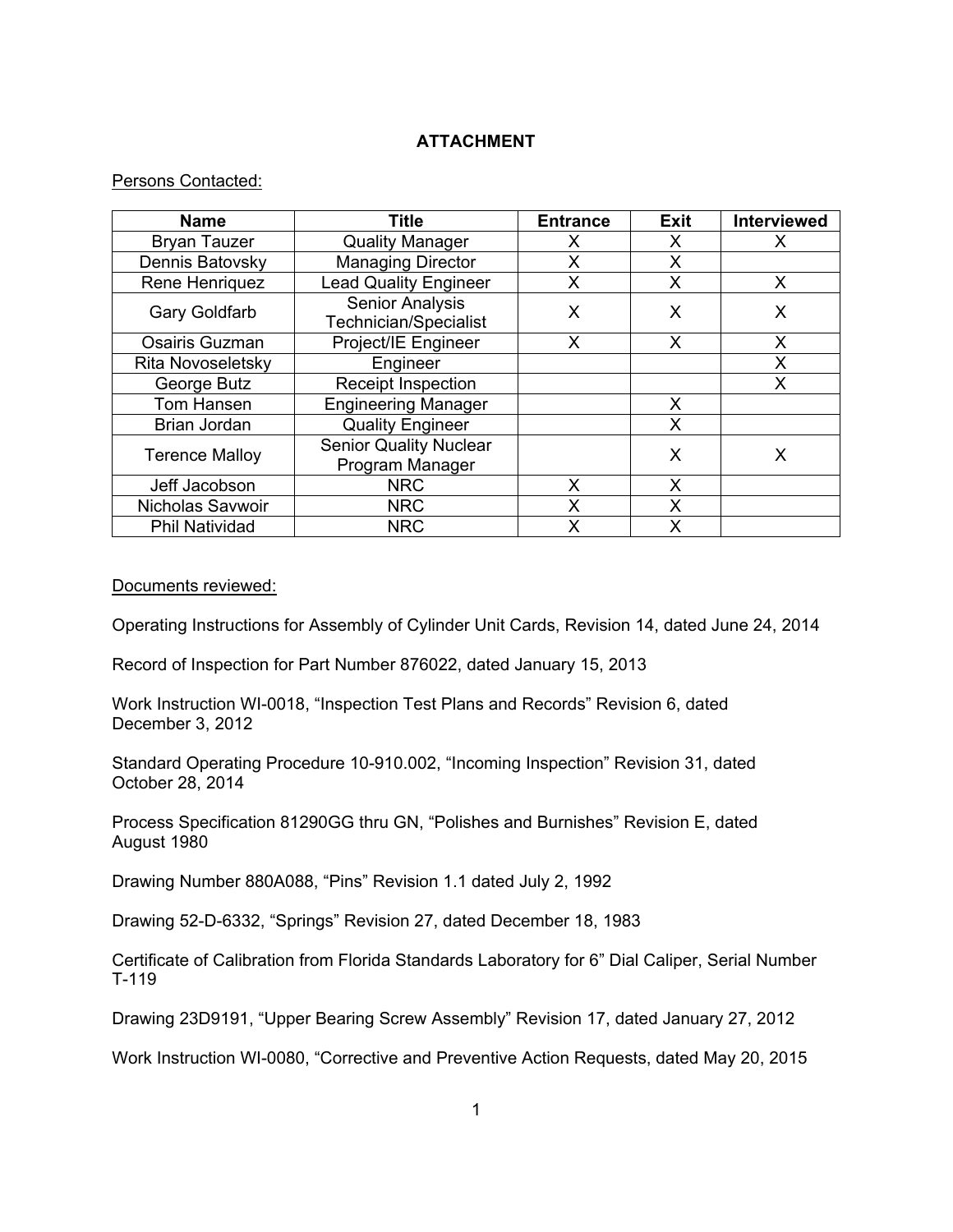Standard Operating Procedure 10-914.001, "Corrective and Preventative Actions" Revision 18, dated January 22, 2015

Technical Report 800407, "Evaluation by Similarity Extent of Conditions" Revision 1, dated January 16, 2015

Drawing 95A1122, "Relay Type KF Internal Diagram," Revision 1, dated February 26, 2015

Form Control Document L10-910.107, "Relay Component Inspection Criteria" Revision 10, dated November 21, 2011

L10-910.207, "Mechanical Inspection Criteria for Class 1E Products" Revision 14, dated September 17, 2013

Qualification Report for Class 1E Apparatus, Qualification Report Number CTR-KF, Revision 3, August 25, 2014

Qualification Report for Class 1E Apparatus, Qualification Report Number CTR-SSVT, Revision 4, April 30, 2014

Quality System Manual ABB - Coral Springs, Revision 17, February 4, 2014

Standard Operating Procedure 10-908.004, "Implementation of 10CFR21," Revision 16, November 21, 2003

Standard Operating Procedure 10-914.001, "Corrective and Preventive Actions", Revision 18, January 22, 2015

Work Instruction WI-0080, "Corrective and Preventive Action Requests", Revision 1, May 20, 2015

Form Control Document F10-908.102, "Class 1E Data File Checklist," Revision 13, August 14, 2014

Form Control Document L10-910.107, "Relay Component Inspection Criteria," Revision 10, November 21, 2011

Form Control Document L10-910.207, "Mechanical Inspection Criteria for Class 1E Products," Revision 14, September 19, 2013

Identification of Class 1E Critical Characteristics F20-904.C20, "Type KF Relay Basic Component Test Plan," Revision 6, August 31, 2010

M-SPEC 20118 SUB 18, "KF RELAY (STANDARD & CLASS 1E)", Revision 18, January 15, 2015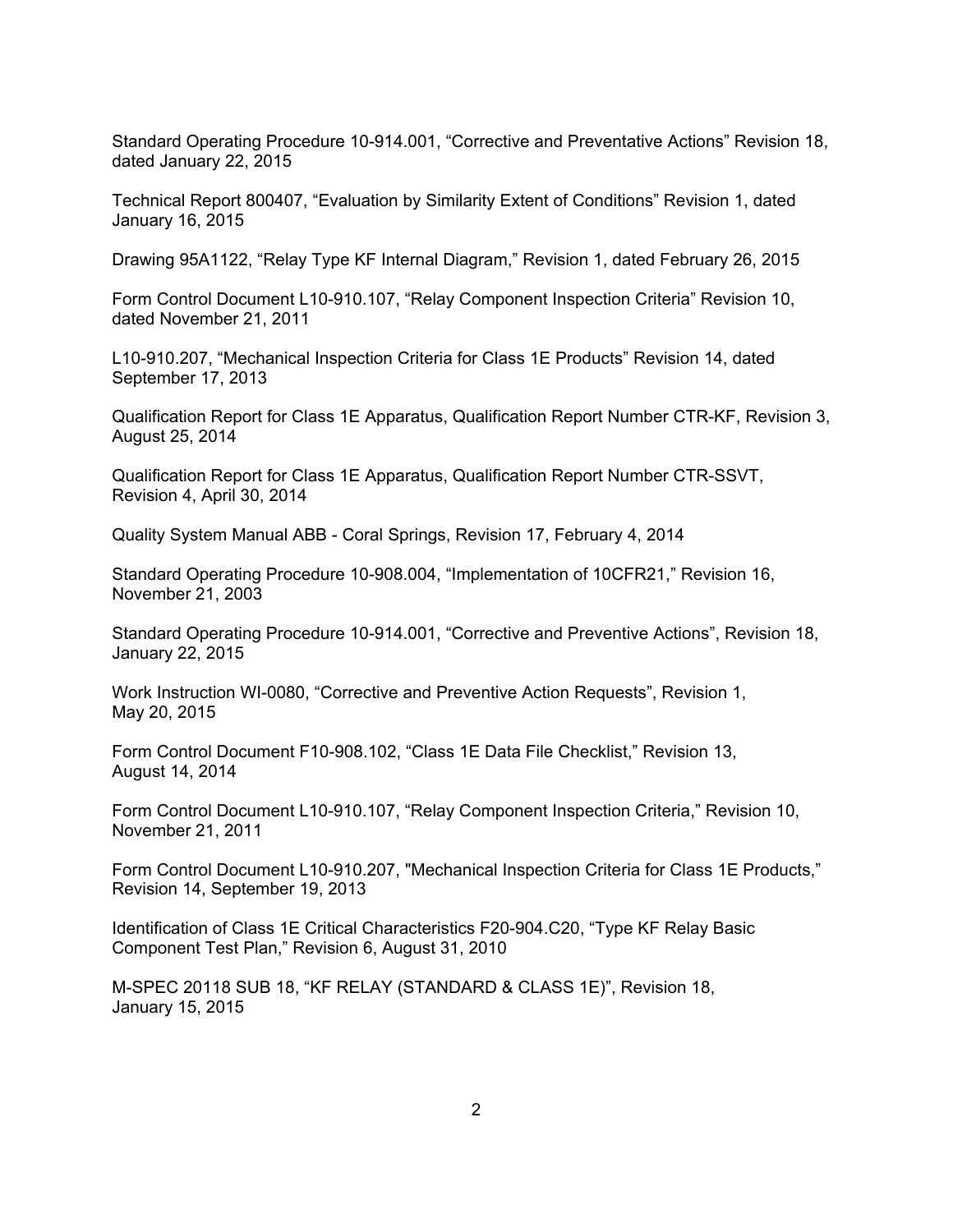Engineering Change Order CS Eng-3440, "KF," January 7, 2015

Dwg No. 95A1122, "Relay Type KF Internal Diagram," Revision 1, February 26, 2015

Dwg No. 3519A28, "Relay – Type KF Under Frequency 50 & 60 Hertz S.P.D.T. Contacts in FT21 Case"

Engineering Change Order CS Eng-3110 "Instruction Leaflet" October 18, 2013

Dwg No. 95A117, "Control Circuit for the Continuously Energized CVX Contacts with External Permissive Momentary Contact"

Instruction Leaflet 41-682A July 2014

PO 7738371 ABB# RNT2239

PO ABB# RAC1000, Rev. 4, May 29, 2014

PO 4500634396 ABB# VEP9813, March 17, 2014

PO 4500634789 ABB# VEP9834, March 19, 2014

PO 4501297025 ABB# AA1297025, March 28, 2014

PO 00183278 ABB# RA310717, March 2014

PO SNG10028498 ABB# RAC0948 April 10, 2015

PO 00600936 ABB#PPL2743 June 27, 2014

PO 00517710 ABB# ENW0665 February 2014

PO 10414714 ABB# RA97600 May 2014

PO 7738371 ABB# RNT2239 July 2014

PO 4501248731 ABB# AA1104931 July 17, 2013

PO 4501248751 ABB# AA1248751 January 20, 2014

PO 4501488041 ABB# AA1488041 January 19, 2015

Corrective Action Request OGUN-9Q3R8K, created October 20, 2014

Corrective Action Request GGOB-9EGH8B created December 12, 2013 (CVX & CVX-1)